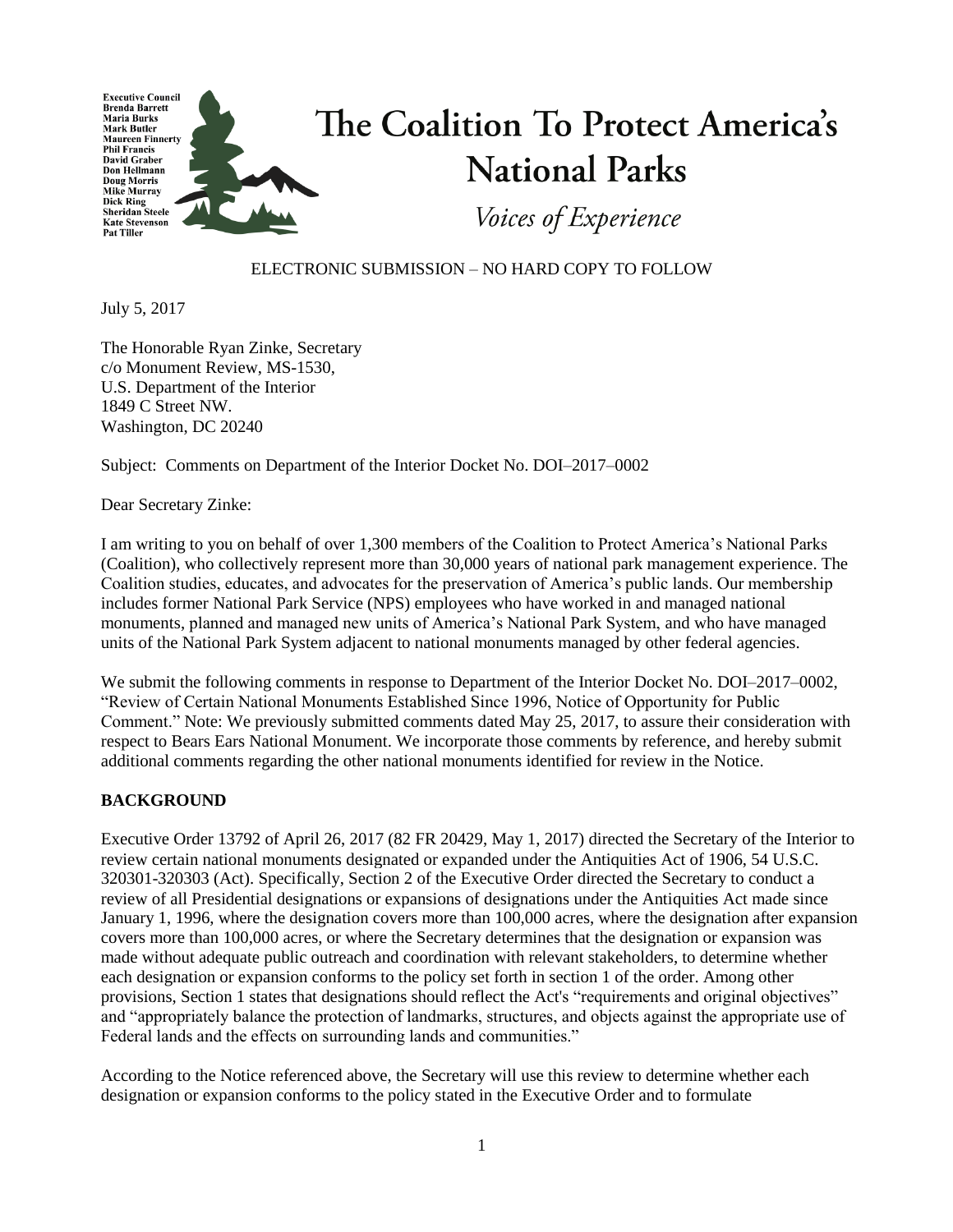recommendations for Presidential actions, legislative proposals, or other appropriate actions to carry out that policy. The Notice identifies twenty-seven (27) national monuments that are subject to review. The national monuments and their respective managing agencies are as follows:

| <b>Monument</b>                     | <b>Location</b> | Year(s)   | Acreage    | <b>Managing</b><br>Agency(s) |
|-------------------------------------|-----------------|-----------|------------|------------------------------|
| <b>Basin and Range</b>              | Nevada          | 2015      | 703,585    | <b>BLM</b>                   |
| <b>Bears</b> Ears                   | Utah            | 2016      | 1,353,000  | <b>BLM/USFS</b>              |
| Berryessa Snow Mountain             | California      | 2015      | 330,780    | <b>BLM/USFS</b>              |
| Canyons of the Ancients             | Colorado        | 2000      | 175,160    | <b>BLM</b>                   |
| Carrizo Plain                       | California      | 2001      | 204,107    | <b>BLM</b>                   |
| Cascade Siskiyou                    | Oregon          | 2000/2017 | 100,000    | <b>BLM</b>                   |
| Craters of the Moon                 | Idaho           | 1924/2000 | 737,525    | NPS/BLM                      |
| Giant Sequoia                       | California      | 2000      | 327,760    | <b>USFS</b>                  |
| <b>Gold Butte</b>                   | Nevada          | 2016      | 296,937    | <b>BLM</b>                   |
| <b>Grand Canyon-Parashant</b>       | Arizona         | 2000      | 1,014,000  | <b>BLM/NPS</b>               |
| <b>Grand Staircase-Escalante</b>    | Utah            | 1996      | 1,700,000  | <b>BLM</b>                   |
| <b>Hanford Reach</b>                | Washington      | 2000      | 194,450.93 | <b>FWS/DOE</b>               |
| <b>Ironwood Forest</b>              | Arizona         | 2000      | 128,917    | <b>BLM</b>                   |
| Mojave Trails                       | California      | 2016      | 1,600,000  | <b>BLM</b>                   |
| <b>Organ Mountains-Desert Peaks</b> | New Mexico      | 2014      | 496,330    | <b>BLM</b>                   |
| Rio Grande del Norte                | New Mexico      | 2013      | 242,555    | <b>BLM</b>                   |
| Sand to Snow                        | California      | 2016      | 154,000    | <b>BLM/USFS</b>              |
| <b>San Gabriel Mountains</b>        | California      | 2014      | 346,177    | <b>USFS</b>                  |
| <b>Sonoran Desert</b>               | Arizona         | 2001      | 486,149    | <b>BLM</b>                   |
| <b>Upper Missouri River Breaks</b>  | Montana         | 2001      | 377,346    | <b>BLM</b>                   |
| <b>Vermilion Cliffs</b>             | Arizona         | 2000      | 279,568    | <b>BLM</b>                   |

*National Monuments Being Initially Reviewed Pursuant to Criteria in Executive Order 13792*

*National Monuments Being Reviewed To Determine Whether the Designation or Expansion Was Made Without Adequate Public Outreach and Coordination With Relevant Stakeholders*

| Katahadin Woods and Waters | Maine | 2016 | 87,563 | <b>NPS</b> |  |
|----------------------------|-------|------|--------|------------|--|
|                            |       |      |        |            |  |

*Marine National Monuments Being Reviewed Pursuant to Executive Orders 13795 and 13792*

| Marianas Trench                 | <b>CNMI/Pacific</b><br>Ocean | 2009      | 60,938,240 | NOAA/FWS        |
|---------------------------------|------------------------------|-----------|------------|-----------------|
| Northeast Canyons and Seamounts | Atlantic<br>Ocean            | 2016      | 3,114,320  | NOAA/FWS        |
| Pacific Remote Islands          | Pacific Ocean                | 2009      | 55,608,320 | NOAA/FWS        |
| Papahanaumokuakea               | Hawaii                       | 2006/2016 | 89,600,000 | <b>NOAA/FWS</b> |
| Rose Atoll                      | American<br>Samoa            | 2009      | 8,609,045  | NOAA/FWS        |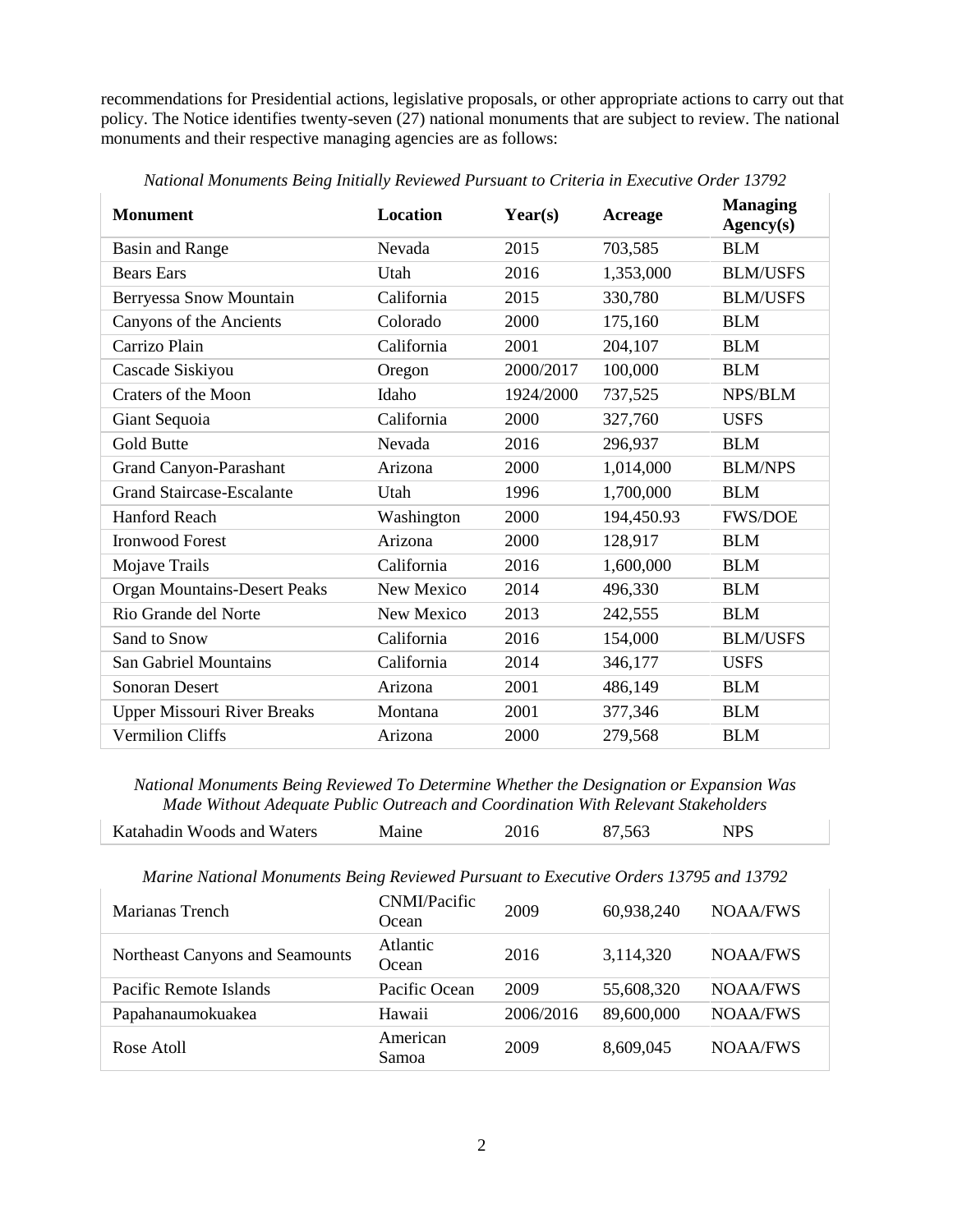### **OVERVIEW AND GENERAL COMMENTS**

Since 1906 numerous U.S. presidents have exercised their authority under the Antiquities Act to designate national monuments, including many that are units of the National Park System today. As a national parks advocacy group, the Coalition typically focuses on issues directly impacting parks or the "System." However, because the Antiquities Act has historically played such a key role in the establishment of so many of our nation's "crown jewel" parks, we are expanding our traditional focus to defend the values of ALL national monuments under review and to defend the fundamental value and purpose of the Antiquities Act itself. We very much believe in preserving all of these special places that have been set aside under the Act for the American people.

The variety and richness of the cultural and natural resources protected within the 27 national monuments under review are best described in the Proclamations that created them (see Appendix A). Each Proclamation sets forth the historic and scientific objects, including extraordinary natural and cultural features, to be protected by the monument designation. In our experience, the quality and variety of resources being conserved within the 27 national monuments, individually and collectively, is comparable to that of the many other national monuments that are not under review. Suffice it to say that these national monuments protect for present and future generations an incredibly diverse collection of significant archeological, historical, and cultural resources and sites; in addition, they protect exceptional biological, ecological, and geological resources, as well as spectacular scenery. Preservation of such "objects of historic and scientific interest" is entirely consistent with the purpose of national monument designation and §320301(a) of the Act, which states:

The President may, in the President's discretion, declare by public proclamation historic landmarks, historic and prehistoric structures, and other objects of historic or scientific interest that are situated on land owned or controlled by the Federal Government to be national monuments.

In our letter dated June 7, 2017 (attached), we expressed our belief that this review of already established national monuments is a poor use of time and money for everyone. Past Presidents complied with the Act in designating these monuments, and the current President has no authority to abolish or materially change them. This review is especially misguided with respect to the many monuments under review which were designated years ago and are currently operating under an approved management plan. These monuments have already benefitted from additional focused and constructive public processes (*i.e.*, more site-specific, structured, and systematic than this 27-monument review process). Any changes to their management should be made ONLY through a legitimate management plan review process in accord with each agency's standard practices that already include extensive public involvement. With respect to the monuments designated more recently, the most appropriate next step is to follow through on preparation of the management plan following each agency's standard practices with extensive public involvement. Such planning would be the appropriate forum to identify and evaluate minor changes in the size or boundaries of the monument, or recommendations for changes through legislation, and should lead to fully reviewed decisions about what uses and activities are appropriate. See Appendix B for the management plan status of all monuments under review.

The Administration's reasons for undertaking this unprecedented (and slapdash) review of 27 established national monuments strike us as primarily partisan and political, which is supremely disappointing. As you know, there is a long history of political and local opposition to the creation of national monuments, but this opposition typically transforms over time to grateful support. Such initial opposition can be loud and personal, and often comes from individuals or commercial interests who have benefitted or hope to benefit from consumption or exploitation of the monument's resources. Moreover, such initial opposition has too often been based more on emotion and misinformation than on facts and understanding.

For over 100 years, those initially opposed to the designation of national monuments have asserted that the designation would adversely affect local economies by restricting existing uses. And, for over 100 years, such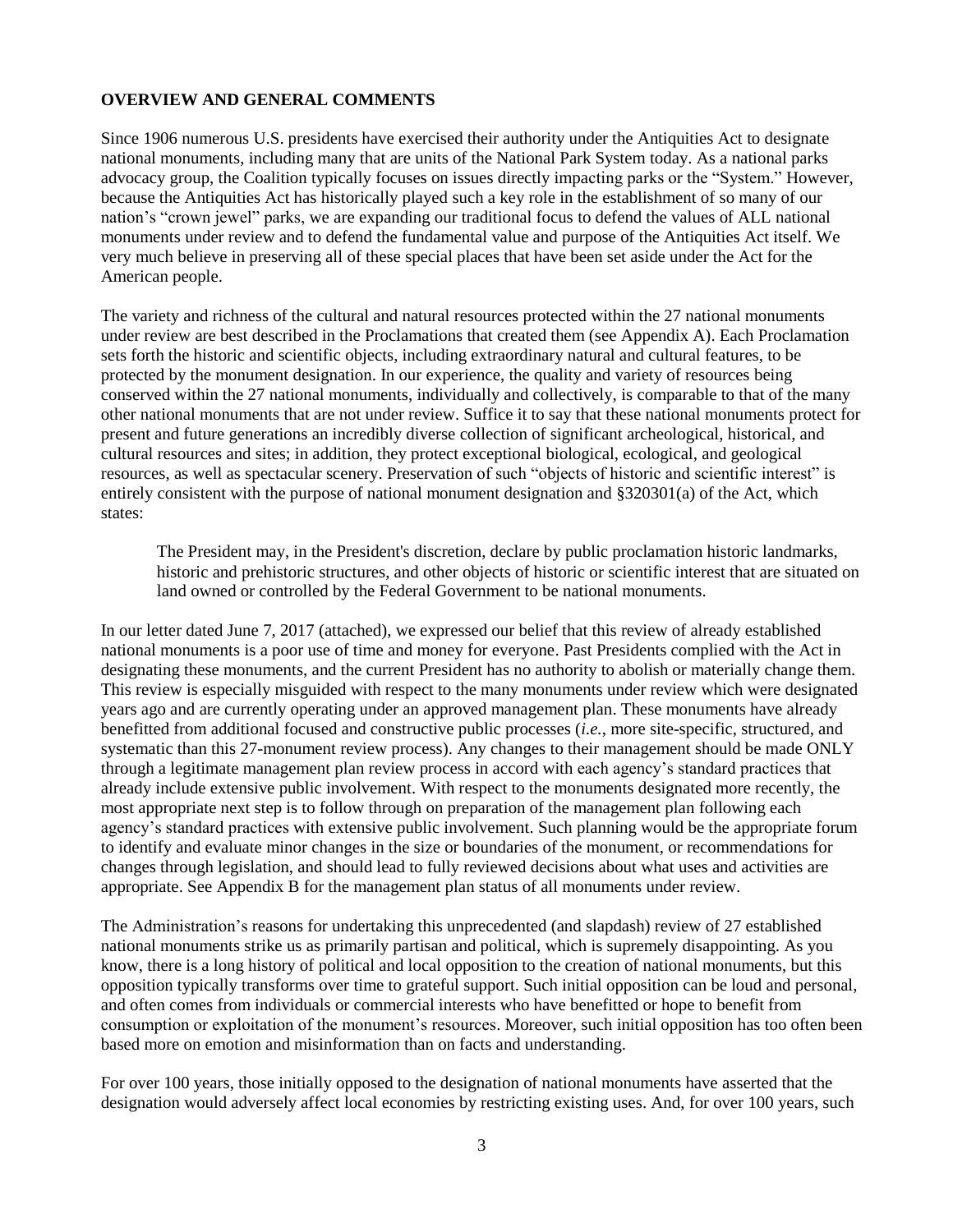arguments have proved to be wrong. Many of the national monuments that our members managed during their careers served as significant economic engines for their regions. We urge your review of a report prepared by Headwaters Economics entitled "The Economic Importance of National Monuments to Communities"<sup>1</sup>, based upon their study of the economic impacts of 17 national monuments in western states. Fourteen of these monuments are included in your review, namely: Canyons of the Ancients; Carrizo Plain; Cascade Siskyou; Craters of the Moon; Giant Sequoia; Grand Canyon-Parashant; Grand Staircase-Escalante; Hanford Reach; Ironwood Forest; Organ Mountains-Desert Peaks; Rio Grande del Norte; Sonoran Desert; Upper Missouri River Breaks; and Vermillion Cliffs.

As reported on the Headwaters Economics website:

- The updated 2017 results—like the earlier studies in 2011 and 2014—found that the local economies surrounding all 17 of the national monuments studied expanded following the creation of the new national monuments
- Traditional economic indicators—population, employment, personal income, and per-capita income increased after creation of the monuments.
- 13 of 17 communities adjacent to the national monuments grew at the same or a faster pace compared to similar counties in their state; four were slower.
- While the results showing continued growth in nearby communities does not demonstrate an absolute and certain cause-and-effect relationship, the findings clearly demonstrate that there is no evidence that the new national monuments prevented economic growth.

The findings in this report are consistent with our experience managing new monuments and other park units. Following establishment of protected areas, visitors, businesses, and others who appreciate the associated amenities start coming to the area, and the local and regional economies benefit. Clearly, establishment of national monuments makes sense not only from a conservation perspective, the primary reason for their designation, but also from an economic perspective, because it leads to sustainable opportunities and benefits for the nearby communities.

# **COMMENTS ABOUT THE SEVEN "FACTORS" LISTED IN THE EXECUTIVE ORDER**

Executive Order 13792 directs the Secretary to consider seven factors. As to the legal issues implicitly raised in these factors with respect to objects, acreage, authority, and other issues, we attach and incorporate in our comments the following articles:

- Memorandum by Arnold & Porter, Kaye Scholer, "The President Has No Power Unilaterally to Abolish or Materially Change a National Monument Designation under the Antiquities Act of 1906" (May 2017)
- Article by Squillace, et al., "Presidents Lack the Authority to Abolish or Diminish National Monuments" (May 2017)
- Article by Mark Squillace, "The Monumental Legacy of the Antiquities Act of 1906, 37 GA. L. Rev. 473 (2003)

Below are additional comments on each of the seven factors.

### *(i) The requirements and original objectives of the Act, including the Act's requirement that reservations of land not exceed "the smallest area compatible with the proper care and management of the objects to be protected"*

<sup>&</sup>lt;sup>1</sup> [https://headwaterseconomics.org/public-lands/protected-lands/national](https://headwaterseconomics.org/public-lands/protected-lands/nationa)-monuments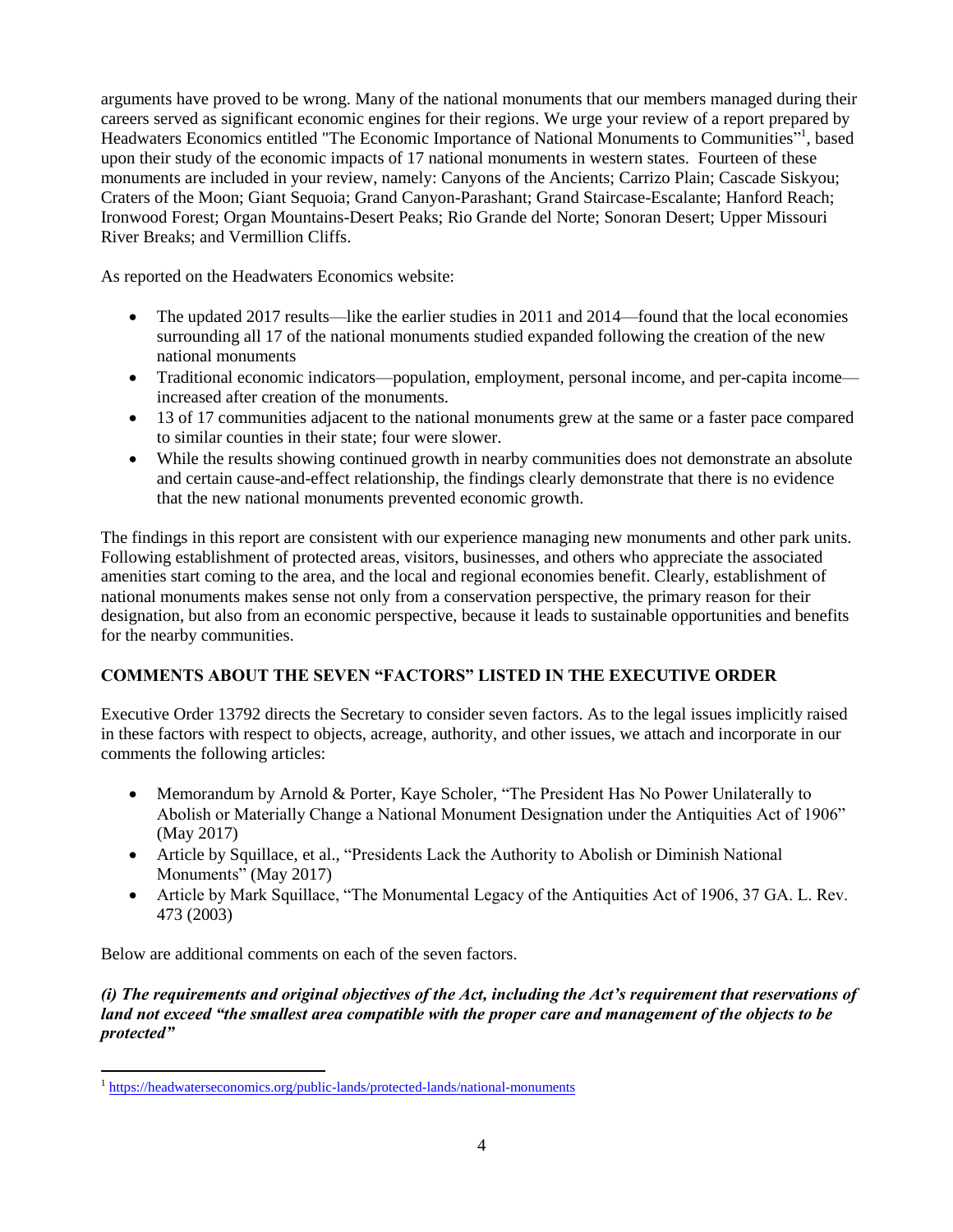The best justification for the designation and size of the respective national monuments is provided in the Presidential Proclamation that created each one. See Appendix A for links to each Proclamation. Based on our members' experience with the process for recommending and establishing national monuments, we know that support for these national monuments, including description of the objects of historic and scientific interest, certification of the appropriate size of the monument, and legal discussion of these and other issues, is provided in the administrative records developed in the course of each monument's establishment, including information provided to the White House by various offices (*e.g.*, the recommending agency, the Council on Environmental Quality, the Department of Justice, the Office of Management and Budget, and others). The Proclamations themselves, and the administrative records that support these national monuments, demonstrate compliance with the Act's requirements and objectives.

### *(ii) Whether designated lands are appropriately classified under the Act as "historic landmarks, historic and prehistoric structures, [or] other objects of historic or scientific interest"*

Under the Act, the authority to create national monuments is vested solely in the President, who is granted broad discretion to determine whether "the historic landmarks, historic and prehistoric structures, and other objects of historic or scientific interest" merit such protection and to determine the actual size of "the smallest area compatible with the proper care and management of the objects to be protected." Federal courts have consistently deferred to the President's authority to use his/her discretion in making these determinations. 2 Furthermore, throughout the history of implementation of the Antiquities Act, "objects of historic or scientific interest" have been broadly interpreted and affirmed by the courts to include far more than the common dictionary definition of "object" ("anything that is visible or tangible and is relatively stable in form") would suggest." Objects of historic or scientific interest" protected under the Act have included massive natural features and landscapes, such as the Grand Canyon and Death Valley; rare or unique ecosystems, habitats, and species of flora and fauna; locations of significant historic events; and sites containing culturally or historically significant man-made objects and structures, such as archeological sites, ruins, forts, and historic sites. The variety of "objects" protected within America's national monuments is grand and diverse. Clearly, the monument designation must be large enough to ensure protection of all the objects identified for preservation in the respective Proclamation. We believe that the impressive listing of cultural and natural features identified in the various monument proclamations, individually and collectively, are appropriately classified as "objects" and merit protection under the Act.

### *(iii) The effects of a designation on the available uses of designated Federal lands, including consideration of the multiple-use policy of section 102(a)(7) of the Federal Land Policy and Management Act (43 U.S.C. 1701(a)(7)), as well as the effects on the available uses of Federal lands beyond the monument boundaries*

Given the number of monuments under review, it is impractical for us to get into a detailed discussion here about each proclamation's provisions; however, we provide links to the various proclamations in Appendix A and hereby incorporate them into our comments. While the effects on existing uses may vary to some extent from monument to monument, there are some general effects that are relevant to every national monument designation. The Proclamations reserve the Federal land within the boundaries of the national monument for the protection, care, and management of the objects of historic or scientific interest. The Proclamations contain standard provisions that, from the earliest proclamations under the Act, have appropriated and withdrawn the Federal lands within the boundaries from disposition and uses that could undermine the protection and care of the objects. While Proclamations occasionally contain specific management prescriptions determined to be necessary for the protection of the objects, most management decisions are left to the agency's management planning process. All the Proclamations make clear that the establishment of the national monuments is subject to valid existing rights and that only the Federal lands and interests in land compose the monument. For national monuments managed by most agencies (*e.g.*, Bureau of Land Management, U.S. Forest Service), the

<sup>2</sup> Squillace, et al., "Presidents Lack the Authority to Abolish or Diminish National Monuments" (May 2017)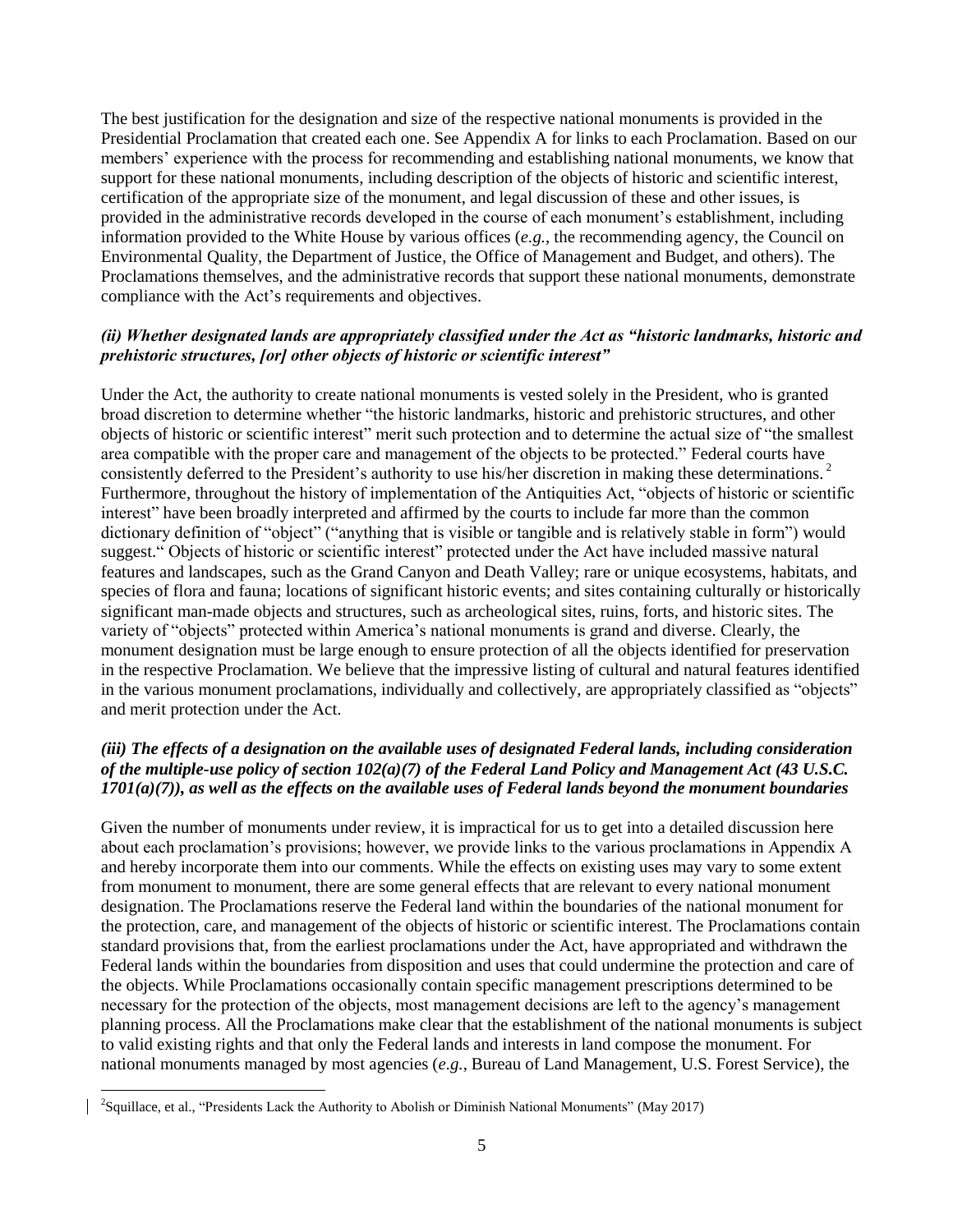establishment of the national monument does not affect the responsibilities of the respective States related to fish and wildlife management. For national monuments managed by the NPS, the monument becomes a unit of the National Park System and subject to the laws governing that System with regard to fish and wildlife (unless the deed transferring the land to the United States provides otherwise, as with the parcels to the east of the East Branch of the Penobscot River in Katahdin Woods and Waters National Monument). NPS then works in close cooperation with State fish and wildlife management agencies in managing allowed uses. All in all, these provisions are reasonable, appropriate, and necessary to accomplish the objectives of the respective monument's designation.

Impacts of national monument designation on the available uses of Federal lands beyond monument boundaries will be primarily positive, as the monument assures that the exceptional "objects" to be protected by that designation are appropriately considered in regional land management.

# *(iv) The effects of a designation on the use and enjoyment of non-Federal lands within or beyond monument boundaries*

Under the Antiquities Act, national monuments are comprised only of "lands owned or controlled by the Government of the United States." Thus, while the exterior boundaries of a monument may enclose private or state-owned land, the monument does NOT include those lands. Designation of a monument does not affect the rights of owners of non-Federal land in or adjacent to the monument's boundaries to access or use their property, and will have minimal to no effect on the use and enjoyment of non-Federal lands within or beyond monument boundaries. Designation of a monument, however, does assure that the exceptional "objects" that exist on the Federal land can be appropriately considered in decisions about land use.

# *(v) Concerns of State, tribal, and local governments affected by a designation, including the economic development and fiscal condition of affected States, tribes, and localities*

The Coalition does not normally speak for or represent the entities listed in the Factor above. That said, we offer the following observations:

1) As previously discussed, there is often some degree of local opposition to the creation of national monuments. Such opposition is often based on fears of adverse economic impacts. However, initial opposition typically changes to support over time, encouraged by positive and sustainable economic growth associated with the establishment of a national monument.

2) Some of the Proclamations create and institutionalize a mechanism to ensure local and/or tribal involvement in the planning and management of the respective national monuments. Under the Federal Advisory Committee Act (Pub. L.  $92-463$ )<sup>3</sup>, advisory committees can be established at other monuments if appropriate. Many members of the Coalition have worked during their NPS careers with advisory committees or commissions that served similar functions as those described in these Proclamations. Such experience teaches the value of such commissions, which significantly strengthen and institutionalize opportunities for effective communication and coordination between the Federal agency and the key stakeholders at the respective national monument.

### *(vi) The availability of Federal resources to properly manage designated areas; and*

With the exception of Katahdin Woods and Waters, which involved private land being donated to the Federal government along with an endowment to support activities at the monument, ALL the Federal lands designated as national monuments that are under review were already being managed, staffed, and operated under the relevant authorities and policies administered by Federal agencies such as BLM, USFS, NPS, or

 $\overline{a}$ <sup>3</sup><https://www.gsa.gov/portal/content/100916>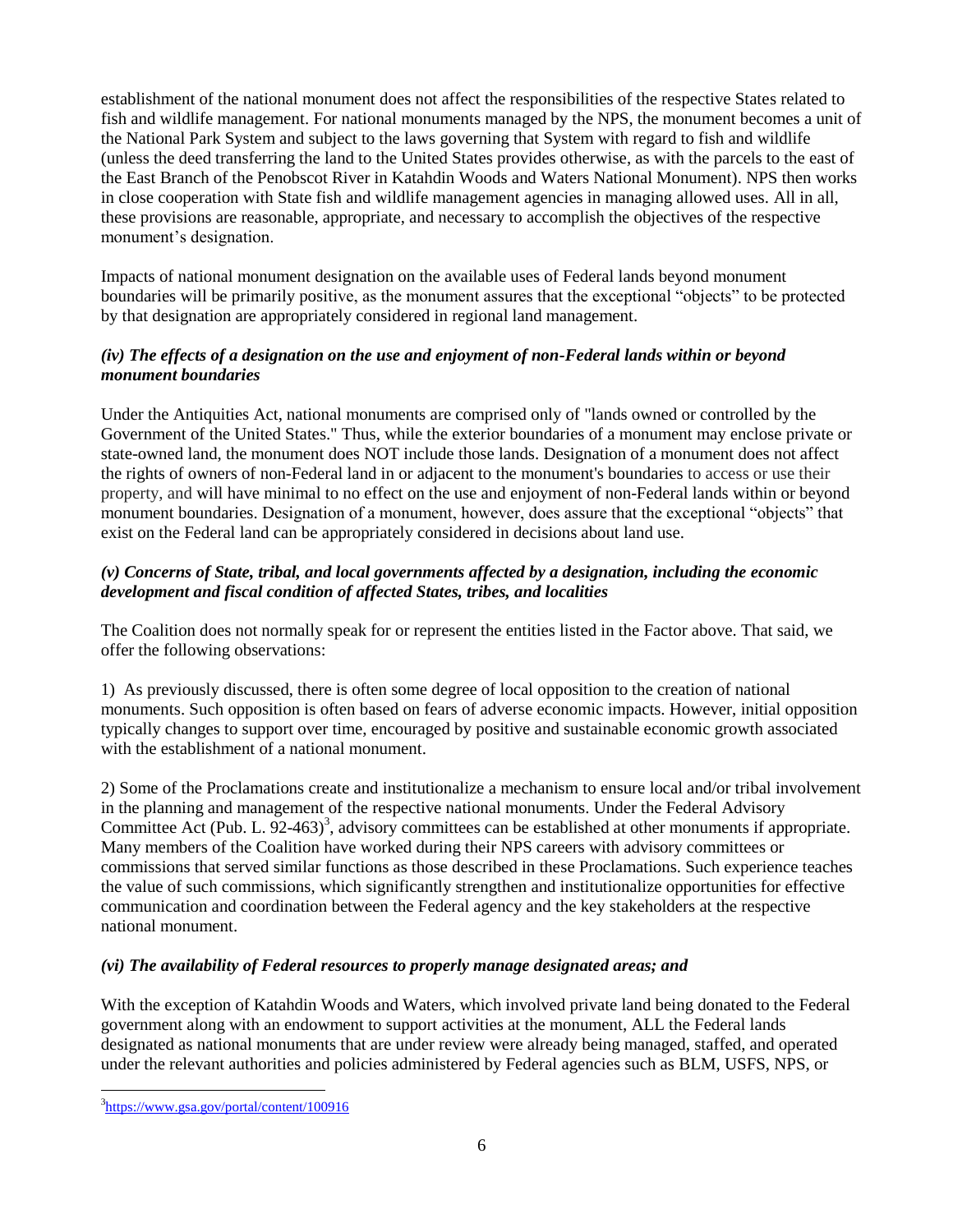FWS prior to creation of a monument. As a result, there may be no need for significant increases in staffing, operating costs, or management of those areas in response to conversion to national monuments. Of course, protection of natural and cultural features was required on these Federal lands before each monument's establishment, and to the extent that such features were and remain vulnerable, additional Federal resources would continue to be helpful. There will, as well, be an initial planning workload in order to develop a monument management plan; however, such work should not unduly burden existing staff. Conceivably, the management plan for each national monument could improve and consolidate management of these Federal lands.

### *(vii) Such other factors as the Secretary deems appropriate: Review of Katahdin Woods and Waters National Monument To Determine Whether the Designation or Expansion Was Made Without Adequate Public Outreach and Coordination With Relevant Stakeholders*

First and foremost, we strongly support the designation of Katahdin Woods and Waters National Monument (KAWW) as described in its Proclamation.<sup>4</sup> It is a spectacular resource that warrants conservation as a unit of the National Park System.

With regard to your question about whether the national monument designation was made "without adequate public outreach and coordination with relevant stakeholders," the answer is simple. "NO; outreach was NOT inadequate." In fact, it was far more than "adequate." There was extensive public outreach and coordination with relevant stakeholders PRIOR to the designation of Katahdin Woods and Waters National Monument. Coalition members, including several who live in Maine, have followed this issue closely since the concept of creating a unit of the National Park System first surfaced. In recent years there has been extensive news coverage in state-wide newspapers and on local television; and considerable public outreach conducted by national monument proponents, as well as well-publicized public meetings conducted by elected officials (e.g., Congressional field hearings, town hall meetings, etc.), including some meetings involving the NPS Director, NPS staff, and Secretary of the Interior. At the public meetings, national monument supporters vastly outnumbered national monument opponents. This strong level of support has been documented in comment letters received by NPS and others in the Federal government, as well as numerous polls that have consistently indicate the majority of Mainers support the establishment of the national monument.

Note: An excellent description of the extensive public outreach and discussions leading up to the designation of Katahdin Woods and Waters is provided in the written testimony<sup>5</sup> presented by Mr. Lucas St. Clair before the House Committee on Natural Resources at a hearing on May 2, 2017. We hereby incorporate that testimony into our comments by reference.

Today three out of four members of Maine's congressional delegation support the continued planning, development, and full implementation of Katahdin Woods and Waters NM. With all due respect to Maine's Governor Paul LePage, who is widely known for his contrarian points of view, is now one of the few remaining public officials in Maine who is still an outspoken opponent of Katahdin Woods and Waters National Monument. He was provided numerous opportunities to make his views known before the monument's establishment, and he did, through letters, press releases, op-eds, and comments at public meetings and hearings. Since the national monument's establishment, many businesses in the Katahdin region already report an uptick in business and increased interest in visitation to the area because of the national monument designation. As Senator Angus King recently described<sup>6</sup>:

<sup>4</sup> [https://obamawhitehouse.archives.gov/the-press-office/2016/08/24/presidential-proclamation-establishment-katahdin-woods-and](https://obamawhitehouse.archives.gov/the-press-office/2016/08/24/presidential-proclamation-establishment-katahdin-woods-and-waters)[waters](https://obamawhitehouse.archives.gov/the-press-office/2016/08/24/presidential-proclamation-establishment-katahdin-woods-and-waters)

<sup>&</sup>lt;sup>5</sup><http://docs.house.gov/meetings/II/II10/20170502/105937/HHRG-115-II10-Wstate-StClairL-20170502.pdf>

<sup>&</sup>lt;sup>6</sup><http://bangordailynews.com/2017/06/13/opinion/contributors/the-katahdin-region-can-thrive-alongside-the-monument-if-we-allow-it/>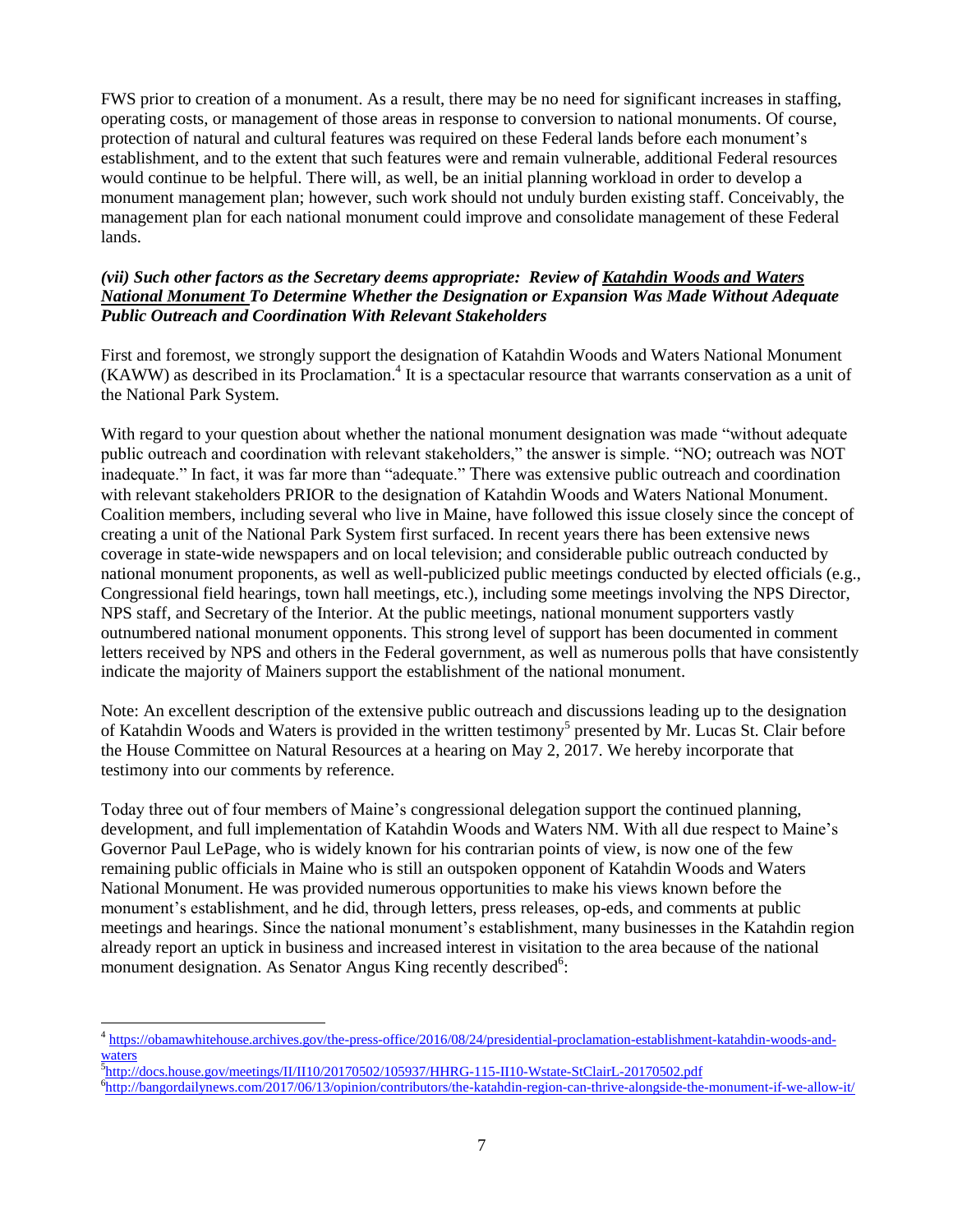Since the monument's designation last year, I have heard from businesses throughout the area – from hardware store owners, grocers, and lumber retailers to recreational equipment suppliers, lodge and inn operators, and realtors – who have all testified that the monument has been [a](https://www.google.com/url?q=http://bangordailynews.com/2017/04/29/opinion/my-katahdin-area-business-is-booming-thanks-to-maines-new-national-monument/&sa=D&ust=1497374246274000&usg=AFQjCNGB3lAEkUKDrbAzJUhFmy3rlWnutQ)  [much-needed boost to their businesses and the regional economy](https://www.google.com/url?q=http://bangordailynews.com/2017/04/29/opinion/my-katahdin-area-business-is-booming-thanks-to-maines-new-national-monument/&sa=D&ust=1497374246274000&usg=AFQjCNGB3lAEkUKDrbAzJUhFmy3rlWnutQ) as a whole. In fact, these positive developments have led many local elected officials who once opposed the monument [to](https://www.google.com/url?q=http://bangordailynews.com/2017/05/10/outdoors/former-critics-sign-letter-asking-to-preserve-maines-monument/&sa=D&ust=1497374246275000&usg=AFQjCNHdRdQbDy-bc8_n3vcHFWvQUxejvQ)  [reverse their positions and work unabashedly to secure its success…](https://www.google.com/url?q=http://bangordailynews.com/2017/05/10/outdoors/former-critics-sign-letter-asking-to-preserve-maines-monument/&sa=D&ust=1497374246275000&usg=AFQjCNHdRdQbDy-bc8_n3vcHFWvQUxejvQ)The monument is a vital part of [the area's] future, and I firmly believe that the sooner we are able to reaffirm its designation, then the sooner we are able to continue on with healing and rebuilding a region that has experienced too much hardship, too much heartache, and too much division.

We completely agree with Senator King's advice – it is time to reaffirm Katahdin Woods and Waters' designation as a national monument and encourage the Park Service to continue with the management planning process and the development of appropriate visitor facilities!

#### **Comments on the June 10, 2017 "Interim Report on Executive Order 13792" ref. Bears Ears National Monument**

The Coalition was deeply disappointed to read your interim report recommendation that President Trump reduce the size of Bears Ears National Monument (BENM). We are particularly concerned with the "results" section set forth on page 5, Section IV, paragraph 2, which states, in part:

Specifically, the review shows that rather than designating an area encompassing almost 1.5 million acres as a national monument, it would have been more appropriate to identify and separate the areas that have significant objects to be protected…Additionally, many of the lands reserved as part of BENM are already congressionally or administratively protected – in some cases, such as designated wilderness or WSA,, which may have a higher level of protection – such that designation under the [Antiquities] Act was unnecessary. Moreover, other lands within BENM are more appropriately set aside under another type of special designation, such as national recreation area. For those areas that remain protected under the Act, some management prescriptions appear to be too restrictive…

The proposal to break apart the larger area into multiple smaller units with differing designations reflects a profound lack of understanding of Federal land management practices and policies. Separating and managing multiple special resource areas apart from the intervening and surrounding areas in a piece-meal fashion is fundamentally flawed. Such an approach ignores the context of the special resources within the larger landscape and unnecessarily complicates management and conservation of multiple sites within the same geographic area.

Retaining the integrity of BENM is critical to good land use management for the protection of the objects and the enjoyment of the visitors. Comprehensive land use planning for an extraordinary area like BENM, with a complex variety of resources and uses, allows the identification of management zones based on the kinds and sensitivity of specific protected resources; the kinds of uses and activities occurring or proposed to occur within each zone; and the appropriate management prescriptions for each zone. Such a plan would provide well-coordinated and coherent management guidance for the entire area.

We urge you to direct BLM and USFS to proceed with managing the entire national monument in a coordinated fashion under a joint comprehensive management plan. The plan should be developed with "maximum public involvement" as called for in the Bears Ears Proclamation. The Federal advisory committee and Bears Ears Commission called for in the Proclamation would be the most effective mechanism for ensuring local involvement and transparent consideration of local input. In essence, the process for determining appropriate management and operation of BENM is clearly laid out in the Proclamation.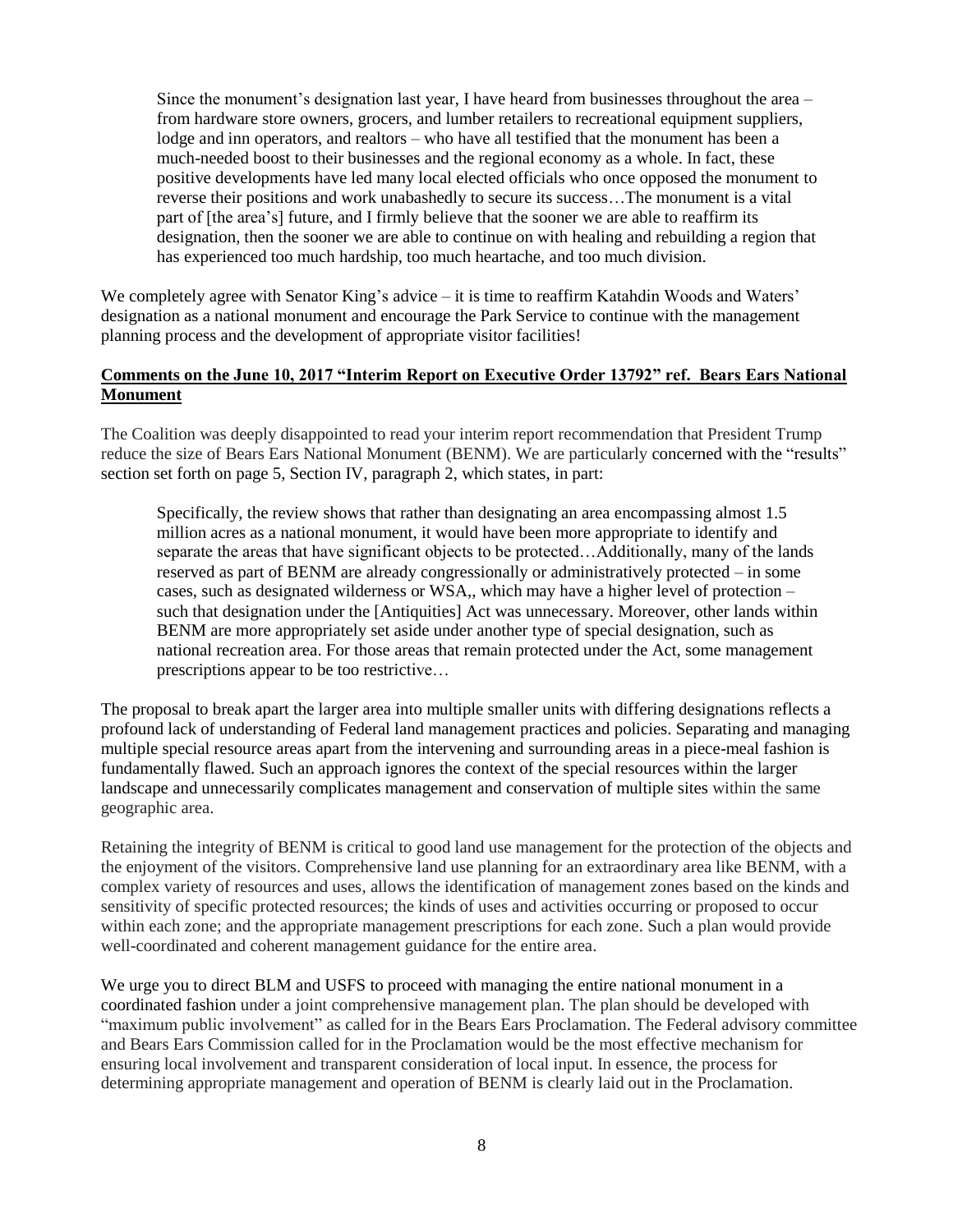The interim report also recommends that "the BENM boundary be revised though the use of an appropriate authority, including lawful exercise of the President's authority granted by the Act *(emphasis added)*." We call your attention to the attached legal articles. Congress has not given the President the legal authority to undo a national monument established under the Antiquities Act in the manner proposed. We are concerned that this recommendation sets the stage for additional attacks on America's public lands, including its national parks.

### **Closing Thoughts**

As we near the end of our comments, we urge you to reflect on the words you spoke during your January 17, 2017 confirmation hearing before the Senate Committee on Energy and Natural Resources. You stated that you are "an unapologetic admirer of Teddy Roosevelt and believe he had it right when he placed under federal protection millions of acres of federal lands." We could not agree more. So we offer this brief reflection about the legacy of President Teddy Roosevelt, who signed the landmark Antiquities Act in 1906, the Act at the center of your review.

As President, Roosevelt used the Antiquities Act to create 18 national monuments, including the Grand Canyon. During his tenure he also created five national parks; and set aside 51 federal bird sanctuaries, four national game refuges, and more than 100 million acres' worth of national forests. Roosevelt is deservedly acclaimed as one of the most powerful forces in the history of American conservation. In honor of his many contributions to our nation's public lands legacy, today there are more units of the National Park System dedicated to Roosevelt's life and memory than to any other American.

Teddy Roosevelt's words in the early part of the last century ring true today:

Of all the questions which can come before this nation, short of the actual preservation of its existence in a great war, there is none which compares in importance with the great central task of leaving this land even a better land for our descendants than it is for us.

Mr. Secretary, in your brief tenure at the Department of the Interior, you have already reached a critical fork in the road. Whatever you decide about the fate of these 27 national monuments will contribute greatly to your legacy as Secretary of the Interior, the chief steward of America's public lands. We hope your decision will reflect the wisdom, values, and conservation ethic so eloquently stated by Teddy Roosevelt over a century ago. We also hope that your decision-making follows the path of so many of the past Presidents and Interior Secretaries who perpetuated and advanced the legacy of preservation and respect for our great landscapes championed by President Roosevelt.

We appreciate the opportunity to comment on this very important issue.

Sincerely,

Maurican Lianesty

Maureen Finnerty, Chair Coalition to Protect America's National Parks

Email: maureen finnerty@protectnps.org Mail: P.O. Box 48092, Washington, DC 20002 Web: [www.protectnps.org](http://www.protectnps.org/)

Appendices (A and B) Attachments (4)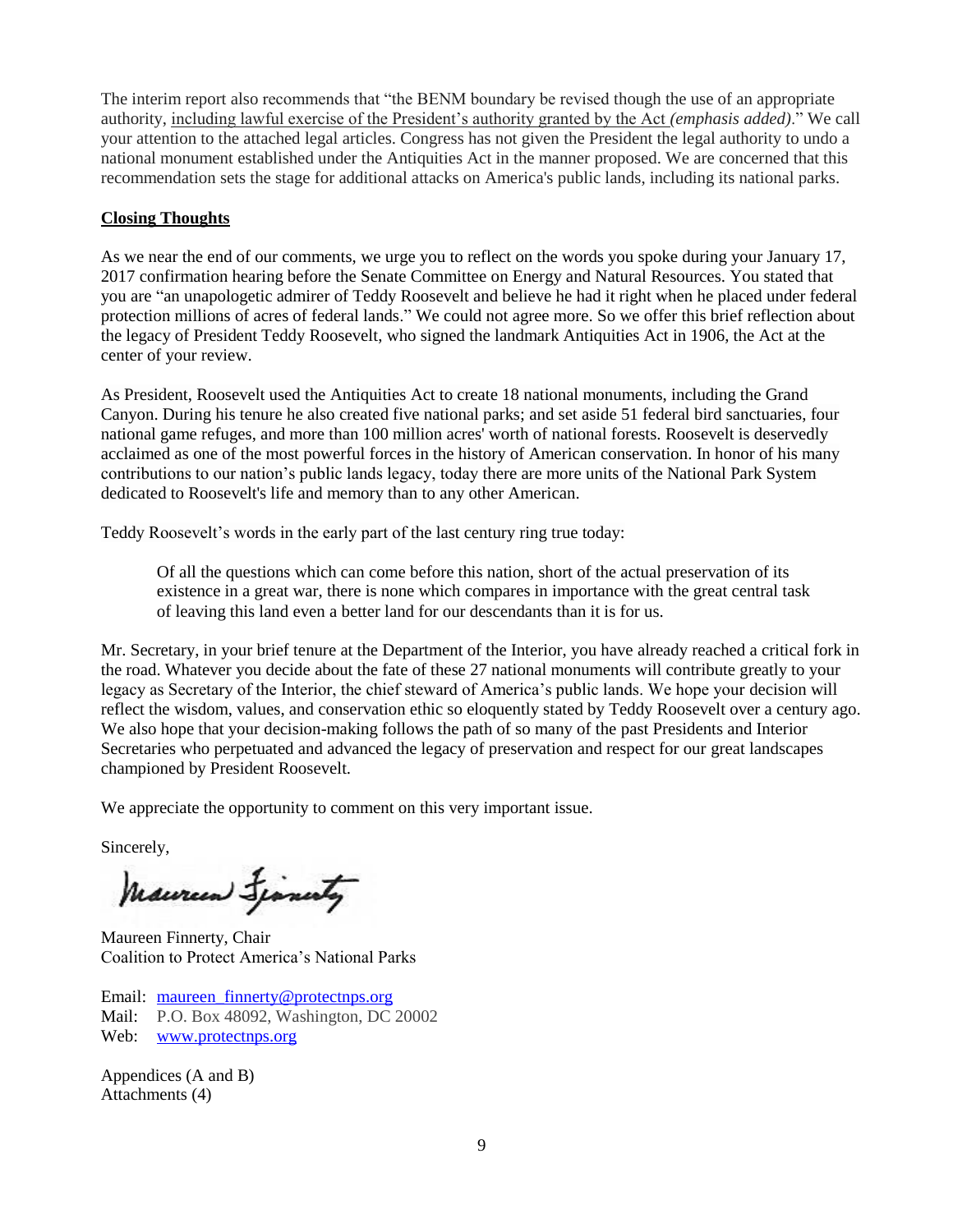\* Link(s) provided in footnotes below

 $\overline{a}$ 

| <b>Monument</b>                  | Location  | Year(s)               | Acreage    | <b>Managing</b><br><b>Agency</b> |
|----------------------------------|-----------|-----------------------|------------|----------------------------------|
| <b>Basin and Range</b>           | <b>NV</b> | $2015^7$              | 703,585    | <b>BLM</b>                       |
| <b>Bears</b> Ears                | UT        | $2016^8$              | 1,353,000  | <b>BLM/USFS</b>                  |
| Berryessa Snow Mountain          | CA        | $2015^9$              | 330,780    | <b>BLM/USFS</b>                  |
| Canyons of the Ancients          | CO        | $2000^{10}$           | 175,160    | <b>BLM</b>                       |
| Carrizo Plain                    | CA        | $2001^{11}$           | 204,107    | <b>BLM</b>                       |
| Cascade Siskiyou                 | <b>OR</b> | $2000^{12}/2017^{13}$ | 100,000    | <b>BLM</b>                       |
| Craters of the Moon              | ID        | $1924^{14}/2000^{15}$ | 737,525    | <b>NPS/BLM</b>                   |
| Giant Sequoia                    | CA        | $2000^{16}$           | 327,760    | <b>USFS</b>                      |
| Gold Butte                       | <b>NV</b> | $2016^{17}$           | 296,937    | <b>BLM</b>                       |
| <b>Grand Canyon-Parashant</b>    | AZ        | $2000^{18}$           | 1,014,000  | <b>BLM/NPS</b>                   |
| <b>Grand Staircase-Escalante</b> | UT        | $1996^{19}$           | 1,700,000  | <b>BLM</b>                       |
| Hanford Reach                    | <b>WA</b> | $2000^{20}$           | 194,450.93 | <b>FWS/DOE</b>                   |
| <b>Ironwood Forest</b>           | AZ        | $2000^{21}$           | 128,917    | <b>BLM</b>                       |
| Mojave Trails                    | CA        | $2016^{22}$           | 1,600,000  | <b>BLM</b>                       |
| Organ Mountains - Desert Peaks   | <b>NM</b> | $2014^{23}$           | 496,330    | <b>BLM</b>                       |
| Rio Grande del Norte             | <b>NM</b> | $2013^{24}$           | 242,555    | <b>BLM</b>                       |
| Sand to Snow                     | CA        | $2016^{25}$           | 154,000    | <b>BLM/USFS</b>                  |
| <b>San Gabriel Mountains</b>     | CA        | $2014^{26}$           | 346, 177   | <b>USFS</b>                      |

<sup>7</sup>[https://www.blm.gov/nlcs\\_web/sites/style/medialib/blm/nv/special\\_areas/basin\\_and\\_range\\_monument.Par.74270.File.dat/15-07-](https://www.blm.gov/nlcs_web/sites/style/medialib/blm/nv/special_areas/basin_and_range_monument.Par.74270.File.dat/15-07-10Proclomation.pdf) [10Proclomation.pdf](https://www.blm.gov/nlcs_web/sites/style/medialib/blm/nv/special_areas/basin_and_range_monument.Par.74270.File.dat/15-07-10Proclomation.pdf)

<sup>15</sup><https://www.gpo.gov/fdsys/pkg/STATUTE-114/pdf/STATUTE-114-Pg3418.pdf>

<sup>8</sup> [https://www.blm.gov/sites/blm.gov/files/documents/files/2016bearsears.prc\\_.rel\\_.pdf](https://www.blm.gov/sites/blm.gov/files/documents/files/2016bearsears.prc_.rel_.pdf)

<sup>9</sup> [https://obamawhitehouse.archives.gov/the-press-office/2015/07/10/presidential-proclamation-establishment-berryessa-snow](https://obamawhitehouse.archives.gov/the-press-office/2015/07/10/presidential-proclamation-establishment-berryessa-snow-mountain-national)[mountain-national](https://obamawhitehouse.archives.gov/the-press-office/2015/07/10/presidential-proclamation-establishment-berryessa-snow-mountain-national)

<sup>&</sup>lt;sup>10</sup>[https://www.blm.gov/nlcs\\_web/sites/style/medialib/blm/co/programs/NLCS/CanyonsNM/docs.Par.40740.File.dat/CanyonsNM-](https://www.blm.gov/nlcs_web/sites/style/medialib/blm/co/programs/NLCS/CanyonsNM/docs.Par.40740.File.dat/CanyonsNM-PresidentialProclam.pdf) $PresidentialProclam.pdf$  $PresidentialProclam.pdf$  $PresidentialProclam.pdf$ </u>

<sup>11</sup>[https://www.blm.gov/nlcs\\_web/sites/style/medialib/blm/ca/nlcs/Carrizo\\_Plain\\_NM/docs.Par.35275.File.dat/Carrizo%20Plain%20Pro](https://www.blm.gov/nlcs_web/sites/style/medialib/blm/ca/nlcs/Carrizo_Plain_NM/docs.Par.35275.File.dat/Carrizo%20Plain%20Proclamation.pdf)  $\frac{\text{clamation.pdf}}{12}$  $\frac{\text{clamation.pdf}}{12}$  $\frac{\text{clamation.pdf}}{12}$ 

<sup>12</sup>[https://www.blm.gov/or/resources/recreation/csnm/files/Proclamation\\_7318.pdf](https://www.blm.gov/or/resources/recreation/csnm/files/Proclamation_7318.pdf)

<sup>13&</sup>lt;br><https://www.gpo.gov/fdsys/pkg/DCPD-201700014/pdf/DCPD-201700014.pdf>

<sup>&</sup>lt;sup>14</sup>[https://www.nps.gov/parkhistory/online\\_books/crmo/adhi/appb.htm](https://www.nps.gov/parkhistory/online_books/crmo/adhi/appb.htm)

<sup>16</sup><https://www.gpo.gov/fdsys/pkg/WCPD-2000-04-24/pdf/WCPD-2000-04-24-Pg846.pdf>

<sup>17</sup>[https://obamawhitehouse.archives.gov/the-press-office/2016/12/28/presidential-proclamation-establishment-gold-butte-national](https://obamawhitehouse.archives.gov/the-press-office/2016/12/28/presidential-proclamation-establishment-gold-butte-national-monument)[monument](https://obamawhitehouse.archives.gov/the-press-office/2016/12/28/presidential-proclamation-establishment-gold-butte-national-monument)

<sup>&</sup>lt;sup>18</sup>[https://www.blm.gov/nlcs\\_web/sites/style/medialib/blm/az/images/parashant.Par.10414.File.dat/proclamation.pdf](https://www.blm.gov/nlcs_web/sites/style/medialib/blm/az/images/parashant.Par.10414.File.dat/proclamation.pdf)

<sup>19</sup><https://www.gpo.gov/fdsys/pkg/WCPD-1996-09-23/pdf/WCPD-1996-09-23-Pg1788.pdf>

<sup>20</sup><https://www.gpo.gov/fdsys/pkg/CFR-2001-title3-vol1/xml/CFR-2001-title3-vol1-proc7319.xml>

<sup>&</sup>lt;sup>21</sup>[https://www.fws.gov/uploadedFiles/Region\\_1/NWRS/Zone\\_2/Mid-](https://www.fws.gov/uploadedFiles/Region_1/NWRS/Zone_2/Mid-Columbia_River_Complex/Hanford_Reach_National_Monument/Documents/final-ccp.pdf)

[Columbia\\_River\\_Complex/Hanford\\_Reach\\_National\\_Monument/Documents/final-ccp.pdf](https://www.fws.gov/uploadedFiles/Region_1/NWRS/Zone_2/Mid-Columbia_River_Complex/Hanford_Reach_National_Monument/Documents/final-ccp.pdf)

 $^{22}$ [https://obamawhitehouse.archives.gov/the-press-office/2016/02/12/presidential-proclamation-establishment-mojave-trails-national](https://obamawhitehouse.archives.gov/the-press-office/2016/02/12/presidential-proclamation-establishment-mojave-trails-national-monument)[monument](https://obamawhitehouse.archives.gov/the-press-office/2016/02/12/presidential-proclamation-establishment-mojave-trails-national-monument)

 $^{23}$ [https://obamawhitehouse.archives.gov/the-press-office/2014/05/21/presidential-proclamation-organ-mountains-desert-peaks-national](https://obamawhitehouse.archives.gov/the-press-office/2014/05/21/presidential-proclamation-organ-mountains-desert-peaks-national-monument)[monument](https://obamawhitehouse.archives.gov/the-press-office/2014/05/21/presidential-proclamation-organ-mountains-desert-peaks-national-monument)

<sup>&</sup>lt;sup>24</sup>[https://obamawhitehouse.archives.gov/the-press-office/2013/03/25/presidential-proclamation-r-o-grande-del-norte-national](https://obamawhitehouse.archives.gov/the-press-office/2013/03/25/presidential-proclamation-r-o-grande-del-norte-national-monument)[monument](https://obamawhitehouse.archives.gov/the-press-office/2013/03/25/presidential-proclamation-r-o-grande-del-norte-national-monument)

<sup>&</sup>lt;sup>25</sup>[https://obamawhitehouse.archives.gov/the-press-office/2016/02/12/presidential-proclamation-establishment-sand-snow-national](https://obamawhitehouse.archives.gov/the-press-office/2016/02/12/presidential-proclamation-establishment-sand-snow-national-monument)[monument](https://obamawhitehouse.archives.gov/the-press-office/2016/02/12/presidential-proclamation-establishment-sand-snow-national-monument)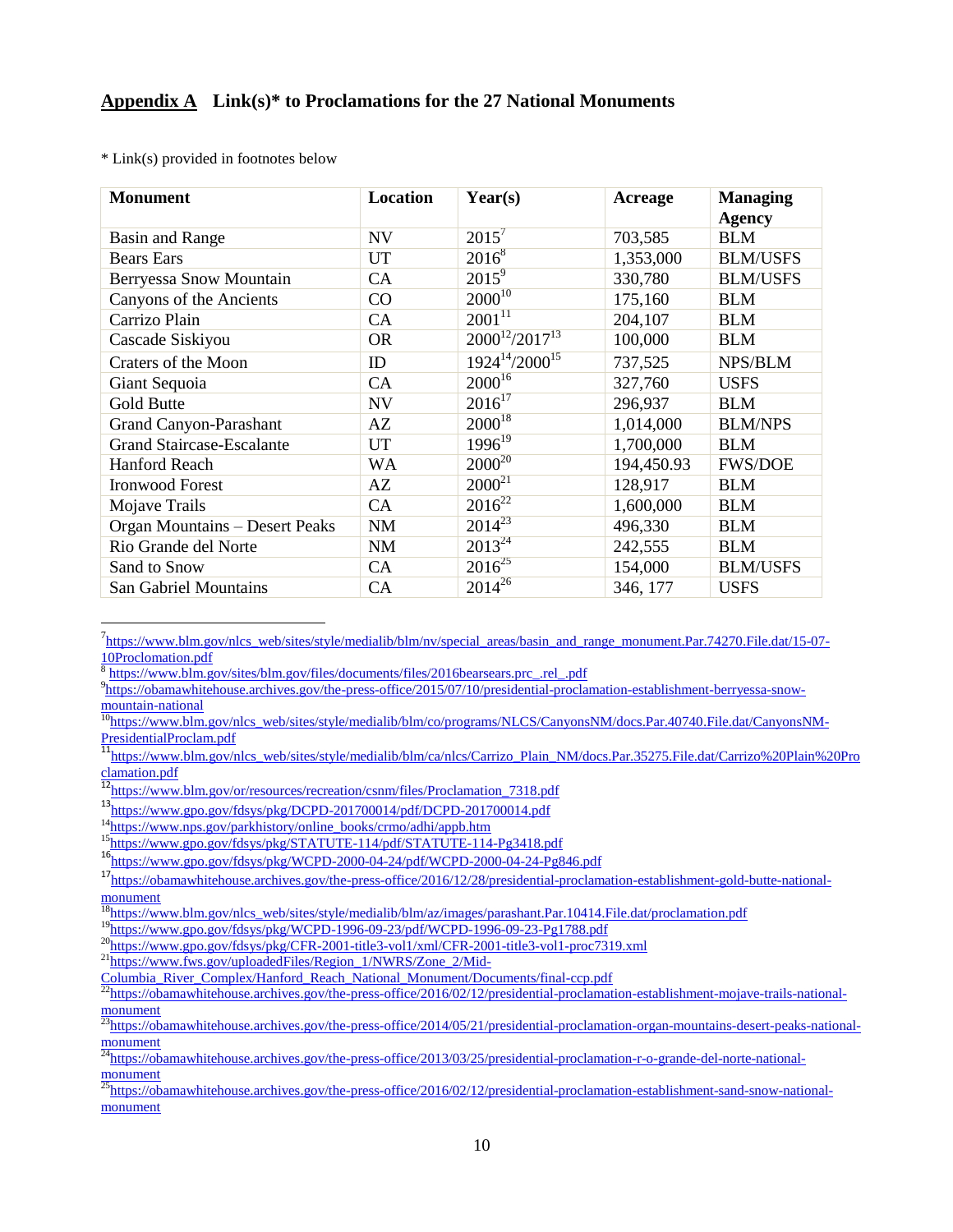| Sonoran Desert               | AZ        | $2001^{27}$           | 486,149    | <b>BLM</b>      |
|------------------------------|-----------|-----------------------|------------|-----------------|
| <b>Upper Missouri Breaks</b> | MT        | $2001^{28}$           | 377,346    | <b>BLM</b>      |
| <b>Vermilion Cliffs</b>      | AZ        | $2000^{29}$           | 279,568    | <b>BLM</b>      |
| Katahdin Woods and Waters    | <b>ME</b> | $2016^{30}$           | 87,563     | <b>NPS</b>      |
| Marianas Trench              | CNMI/     | $2009^{31}$           | 60,938,240 | <b>NOAA/FWS</b> |
|                              | Pacific   |                       |            |                 |
|                              | Ocean     |                       |            |                 |
| NE Canyons and Seamounts     | Atlantic  | $2016^{32}$           | 3,114,320  | <b>NOAA/FWS</b> |
|                              | Ocean     |                       |            |                 |
| Pacific Remote Islands       | Pacific   | $2009^{33}/2014^{34}$ | 55,608,320 | <b>NOAA/FWS</b> |
|                              | Ocean     |                       |            |                 |
| Papahanaumokuakea            | Hawaii    | $2006^{35}/2016^{36}$ | 89,600,000 | <b>NOAA/FWS</b> |
| Rose Atoll                   | American  | $2009^{37}$           | 8,609,045  | <b>NOAA/FWS</b> |
|                              | Samoa     |                       |            |                 |

**.** 

<sup>&</sup>lt;sup>26</sup>[https://obamawhitehouse.archives.gov/the-press-office/2014/10/10/presidential-proclamation-san-gabriel-mountains-national](https://obamawhitehouse.archives.gov/the-press-office/2014/10/10/presidential-proclamation-san-gabriel-mountains-national-monument)[monument](https://obamawhitehouse.archives.gov/the-press-office/2014/10/10/presidential-proclamation-san-gabriel-mountains-national-monument)

<sup>&</sup>lt;sup>27</sup><http://www.presidency.ucsb.edu/ws/?pid=62520>

<sup>28</sup><http://www.presidency.ucsb.edu/ws/?pid=62516>

<sup>&</sup>lt;sup>29</sup>[https://www.blm.gov/nlcs\\_web/sites/style/medialib/blm/az/images/vermilion.Par.13084.File.dat/verm\\_proc.pdf](https://www.blm.gov/nlcs_web/sites/style/medialib/blm/az/images/vermilion.Par.13084.File.dat/verm_proc.pdf)

<sup>30</sup>[https://obamawhitehouse.archives.gov/the-press-office/2016/08/24/presidential-proclamation-establishment-katahdin-woods-and](https://obamawhitehouse.archives.gov/the-press-office/2016/08/24/presidential-proclamation-establishment-katahdin-woods-and-waters)[waters](https://obamawhitehouse.archives.gov/the-press-office/2016/08/24/presidential-proclamation-establishment-katahdin-woods-and-waters)

 $\frac{31 \text{http://www.presidency.ucsb.edu/ws/?pid=85406}}{31 \text{http://www.presidency.ucsb.edu/ws/?pid=85406}}$  $\frac{31 \text{http://www.presidency.ucsb.edu/ws/?pid=85406}}{31 \text{http://www.presidency.ucsb.edu/ws/?pid=85406}}$  $\frac{31 \text{http://www.presidency.ucsb.edu/ws/?pid=85406}}{31 \text{http://www.presidency.ucsb.edu/ws/?pid=85406}}$ 

 $32$ <sub>https://obamawhitehouse.archives.gov/the-press-office/2016/09/15/presidential-proclamation-northeast-canyons-and-seamounts-</sub> [marine](https://obamawhitehouse.archives.gov/the-press-office/2016/09/15/presidential-proclamation-northeast-canyons-and-seamounts-marine)

 $\frac{33}{33}$ <https://georgewbush-whitehouse.archives.gov/news/releases/2009/01/20090106-6.html>

<sup>34</sup>[https://www.fws.gov/uploadedFiles/Region\\_1/NWRS/Zone\\_1/Pacific\\_Remote\\_Islands\\_Marine\\_National\\_Monument/Documents/Pre](https://www.fws.gov/uploadedFiles/Region_1/NWRS/Zone_1/Pacific_Remote_Islands_Marine_National_Monument/Documents/Presidential%20Proclamation%209173.pdf) [sidential%20Proclamation%209173.pdf](https://www.fws.gov/uploadedFiles/Region_1/NWRS/Zone_1/Pacific_Remote_Islands_Marine_National_Monument/Documents/Presidential%20Proclamation%209173.pdf)

<sup>35</sup>[http://www.papahanaumokuakea.gov/pdf/proclamation\\_8031.pdf](http://www.papahanaumokuakea.gov/pdf/proclamation_8031.pdf)

<sup>&</sup>lt;sup>36</sup>[https://obamawhitehouse.archives.gov/the-press-office/2016/08/26/presidential-proclamation-papahanaumokuakea-marine-national](https://obamawhitehouse.archives.gov/the-press-office/2016/08/26/presidential-proclamation-papahanaumokuakea-marine-national-monument)[monument](https://obamawhitehouse.archives.gov/the-press-office/2016/08/26/presidential-proclamation-papahanaumokuakea-marine-national-monument)

<sup>&</sup>lt;sup>37</sup><https://georgewbush-whitehouse.archives.gov/news/releases/2009/01/20090106-7.html>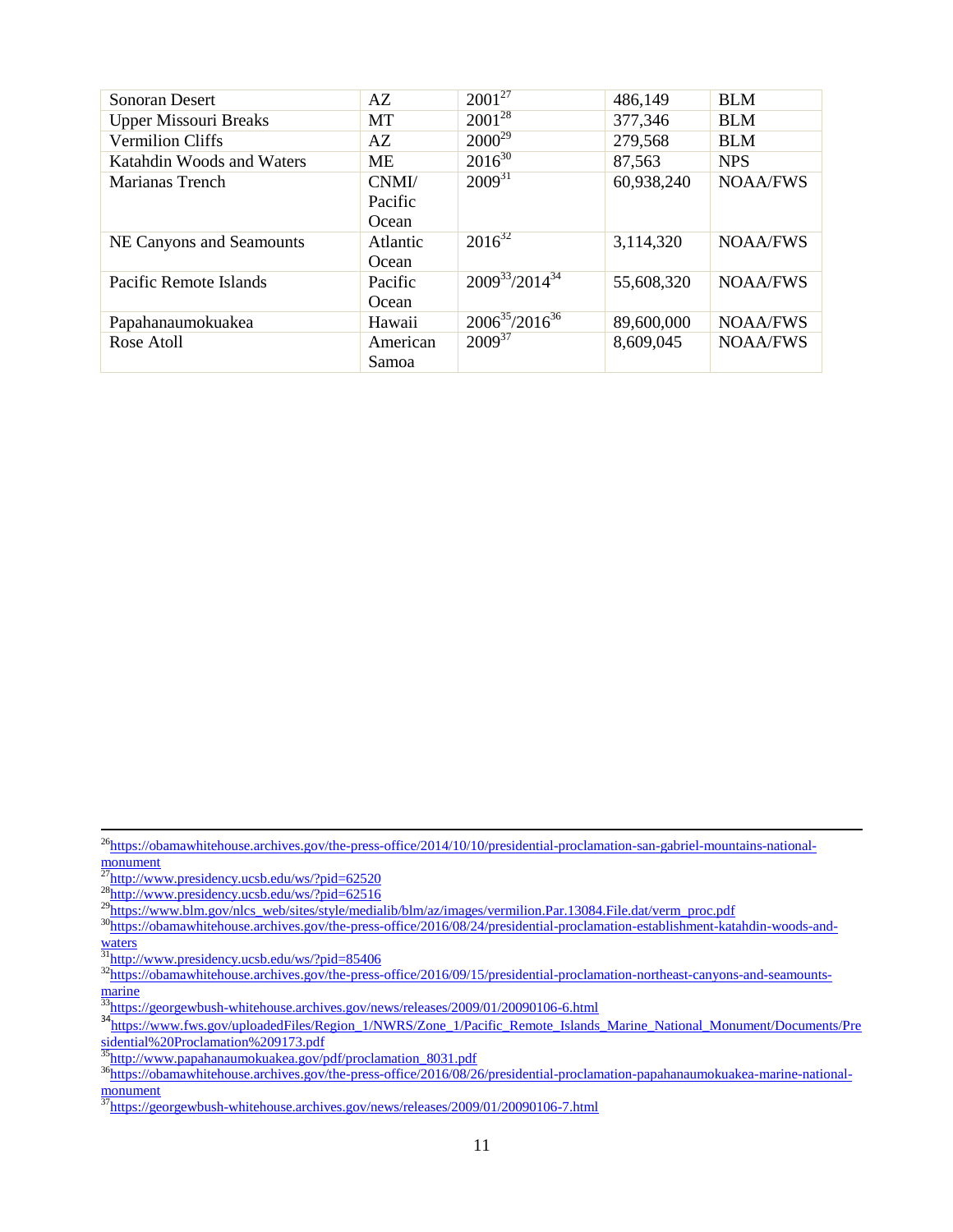| <b>Monument</b>                       | Location  | Year(s)   | <b>Agency</b>   | <b>Status of Mgmt. Plan or</b>   |
|---------------------------------------|-----------|-----------|-----------------|----------------------------------|
|                                       |           |           |                 | <b>Year Completed</b>            |
| <b>Basin and Range</b>                | <b>NV</b> | 2015      | <b>BLM</b>      | Initiated 2015 <sup>38</sup>     |
| <b>Bears</b> Ears                     | <b>UT</b> | 2016      | <b>BLM/USFS</b> | Initiated $2017^{39}$            |
| Berryessa Snow Mountain               | CA        | 2015      | <b>USFS/BLM</b> | Initiated $2017^{40}$            |
| Canyons of the Ancients               | CO        | 2000      | <b>BLM</b>      | $2010^{41}$                      |
| Carrizo Plain                         | CA        | 2001      | <b>BLM</b>      | $2010^{42}$                      |
| Cascade Siskiyou                      | <b>OR</b> | 2000/2017 | <b>BLM</b>      | 200843                           |
| <b>Craters of the Moon</b>            | ID        | 1924/2000 | NPS/BLM         | 200644                           |
| Giant Sequoia                         | CA        | 2000      | <b>USFS</b>     | $2012^{45}$                      |
| <b>Gold Butte</b>                     | <b>NV</b> | 2016      | <b>BLM</b>      | Initiation pending <sup>46</sup> |
| <b>Grand Canyon-Parashant</b>         | AZ        | 2000      | <b>BLM/NPS</b>  | $2008^{47}$                      |
| <b>Grand Staircase-Escalante</b>      | <b>UT</b> | 1996      | <b>BLM</b>      | $2000^{48}$                      |
| Hanford Reach                         | <b>WA</b> | 2000      | <b>FWS/DOE</b>  | $2008^{49}$                      |
| <b>Ironwood Forest</b>                | AZ        | 2000      | <b>BLM</b>      | $2013^{50}$                      |
| Mojave Trails                         | CA        | 2016      | <b>BLM</b>      | Initiated 2016 <sup>51</sup>     |
| <b>Organ Mountains - Desert Peaks</b> | NM        | 2014      | <b>BLM</b>      | Initiated $2016^{52}$            |
| Rio Grande del Norte                  | <b>NM</b> | 2013      | <b>BLM</b>      | Initiated 2014 <sup>53</sup>     |
| Sand to Snow                          | CA        | 2016      | <b>BLM/USFS</b> | Initiation pending <sup>54</sup> |
| <b>San Gabriel Mountains</b>          | CA        | 2014      | <b>USFS</b>     | Initiated $2015^{55}$            |
| <b>Sonoran Desert</b>                 | AZ        | 2001      | <b>BLM</b>      | $2012^{56}$                      |
| <b>Upper Missouri Breaks</b>          | <b>MT</b> | 2001      | <b>BLM</b>      | 200857                           |
| <b>Vermilion Cliffs</b>               | AZ        | 2000      | <b>BLM</b>      | 2008 <sup>58</sup>               |
| Katahdin Woods and Waters             | <b>ME</b> | 2016      | <b>NPS</b>      | Initiated $2017^{59}$            |

#### **Appendix B Status of Management Planning for the 27 National Monuments**

<sup>38</sup>[https://eplanning.blm.gov/epl-front-](https://eplanning.blm.gov/epl-front-office/eplanning/planAndProjectSite.do?methodName=dispatchToPatternPage¤tPageId=88819)

[office/eplanning/planAndProjectSite.do?methodName=dispatchToPatternPage&currentPageId=88819](https://eplanning.blm.gov/epl-front-office/eplanning/planAndProjectSite.do?methodName=dispatchToPatternPage¤tPageId=88819)

<sup>&</sup>lt;sup>39</sup> <https://www.blm.gov/press-release/next-steps-for-bears-ears-national-monument>

<sup>&</sup>lt;sup>40</sup>[https://www.fs.usda.gov/Internet/FSE\\_DOCUMENTS/fseprd541715.pdf](https://www.fs.usda.gov/Internet/FSE_DOCUMENTS/fseprd541715.pdf)

<sup>41</sup>[https://eplanning.blm.gov/epl-front-](https://eplanning.blm.gov/epl-front-office/eplanning/planAndProjectSite.do?methodName=renderDefaultPlanOrProjectSite&projectId=65701)

[office/eplanning/planAndProjectSite.do?methodName=renderDefaultPlanOrProjectSite&projectId=65701](https://eplanning.blm.gov/epl-front-office/eplanning/planAndProjectSite.do?methodName=renderDefaultPlanOrProjectSite&projectId=65701)

<sup>&</sup>lt;sup>42</sup><http://www.npshistory.com/publications/blm/carrizo-plain/rod-rmp-2010.pdf>

<sup>43</sup>[https://www.blm.gov/sites/blm.gov/files/prog\\_natlmonu\\_csnm\\_rodrmp\\_aug2008.pdf](https://www.blm.gov/sites/blm.gov/files/prog_natlmonu_csnm_rodrmp_aug2008.pdf)

<sup>44&</sup>lt;br><https://www.nps.gov/crmo/learn/management/upload/Presentation%20Plan.pdf>

<sup>45</sup><https://www.fs.usda.gov/detail/sequoia/landmanagement/planning/?cid=stelprdb5400271>

<sup>46</sup><https://www.blm.gov/gold-butte>

<sup>&</sup>lt;sup>47</sup><https://www.nps.gov/para/learn/management/records-of-decision-and-management-plan.htm>

<sup>&</sup>lt;sup>48</sup>[https://www.eenews.net/assets/2017/04/27/document\\_ew\\_02.pdf](https://www.eenews.net/assets/2017/04/27/document_ew_02.pdf)

<sup>&</sup>lt;sup>49</sup>[https://www.fws.gov/uploadedFiles/Region\\_1/NWRS/Zone\\_2/Mid-](https://www.fws.gov/uploadedFiles/Region_1/NWRS/Zone_2/Mid-Columbia_River_Complex/Hanford_Reach_National_Monument/Documents/final-ccp.pdf)

[Columbia\\_River\\_Complex/Hanford\\_Reach\\_National\\_Monument/Documents/final-ccp.pdf](https://www.fws.gov/uploadedFiles/Region_1/NWRS/Zone_2/Mid-Columbia_River_Complex/Hanford_Reach_National_Monument/Documents/final-ccp.pdf)

<sup>50</sup><https://www.gpo.gov/fdsys/pkg/FR-2013-02-25/pdf/2013-04259.pdf>

<sup>&</sup>lt;sup>51</sup>[https://www.blm.gov/nlcs\\_web/sites/style/medialib/blm/ca/pdf/pa/nlcs.Par.20661.File.dat/Envisioning%20Session%20Flyer%20MT](https://www.blm.gov/nlcs_web/sites/style/medialib/blm/ca/pdf/pa/nlcs.Par.20661.File.dat/Envisioning%20Session%20Flyer%20MTNM%202016%20(508).pdf) [NM%202016%20\(508\).pdf](https://www.blm.gov/nlcs_web/sites/style/medialib/blm/ca/pdf/pa/nlcs.Par.20661.File.dat/Envisioning%20Session%20Flyer%20MTNM%202016%20(508).pdf)

<sup>&</sup>lt;sup>52</sup>[https://www.blm.gov/sites/blm.gov/files/GetInvolved-RAC-NewMexico-LCDO-Minutes-\\_10.26.16\\_OMDPRMPSummary.pdf](https://www.blm.gov/sites/blm.gov/files/GetInvolved-RAC-NewMexico-LCDO-Minutes-_10.26.16_OMDPRMPSummary.pdf) <sup>53</sup>[https://eplanning.blm.gov/epl-front-](https://eplanning.blm.gov/epl-front-office/eplanning/planAndProjectSite.do?methodName=renderDefaultPlanOrProjectSite&projectId=72807)

[office/eplanning/planAndProjectSite.do?methodName=renderDefaultPlanOrProjectSite&projectId=72807](https://eplanning.blm.gov/epl-front-office/eplanning/planAndProjectSite.do?methodName=renderDefaultPlanOrProjectSite&projectId=72807) <sup>54</sup><https://www.fs.fed.us/sites/default/files/s2s-qas-final-nomap.pdf>

<sup>55</sup><https://www.nationalforests.org/assets/pdfs/San-Gabriel-Mtns-Ntl-Monument-Mgmt-Plan-and-Draft-EA-8-2016.pdf>

<sup>56</sup><http://www.npshistory.com/publications/blm/sonoran-desert/rod-rmp-2012.pdf>

<sup>57</sup><https://ia801603.us.archive.org/35/items/uppermissouririv00unit/uppermissouririv00unit.pdf>

<sup>58</sup><http://www.npshistory.com/publications/blm/vermilion-cliffs/rod-rmp-2008.pdf>

<sup>59</sup>https://www<u>.nps.gov/kaww/getinvolved/planning.htm</u>